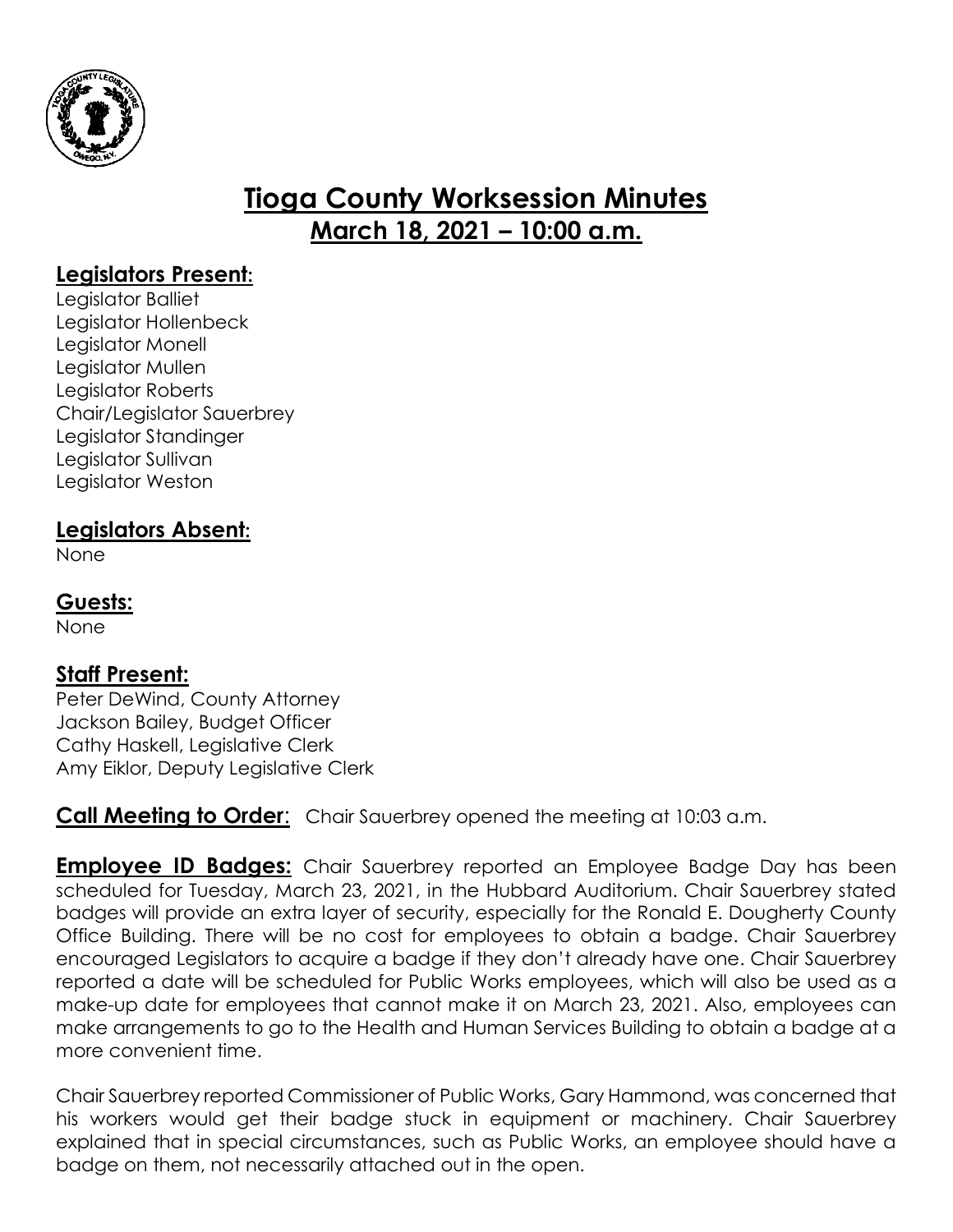Legislator Sullivan inquired if lanyards will be provided. Chair Sauerbrey responded lanyards will be distributed. Executive Secretary to the Deputy Commissioner of Social Services, Gail Perdue, will take pictures and make badges with lanyards. The Legislative Office will distribute the badges to departments.

Legislator Sullivan asked how the badge discussion came about. Chair Sauerbrey replied she started the discussion. Chair Sauerbrey reported people wander through the building and without badges, it is difficult to tell if they are an employee of the County. Chair Sauerbrey described an instance in which she and Gary Hammond were in the Health and Human Services building and were stopped by an employee. The employee did not know who they were and asked why they were in the building. Chair Sauerbrey explained that she did not have a badge at the time.

Chair Sauerbrey reported COVID-19 vaccine eligibility has expanded to include public-facing government employees. A vaccine clinic is scheduled for Thursday, March 18, 2021 from 4:00 p.m. - 7:00 p.m. at the Tioga County Public Health Department. Tioga County employees are now eligible, but many don't have ID badges to show at their vaccine appointment.

Legislator Roberts asked if Tioga County has a policy on employee ID badges. Chair Sauerbrey reported she is in the process of creating a policy. Legislator Roberts inquired if the Legislature will adopt the policy. Chair Sauerbrey responded, yes, she intends to bring the policy to the Legislature for adoption. Legislator Roberts asked if the Legislature should adopt the policy before badges are issued. Chair Sauerbrey responded no, because government employees are now eligible for the COVID-19 vaccine.

Legislative Clerk Haskell reported the badge policy currently being worked on, states it will be required for Tioga County employees to wear their badge at all times when in a County building.

Legislator Weston stated he thought there was already a badge policy. He explained badges were required for traveling between County buildings as a way of identification. Legislative Clerk Haskell stated to her knowledge, there was no policy in the Employee Handbook. It was concluded that a verbal policy is what Legislator Weston was referring to.

Legislator Roberts explained he would like the policy to contain a procedure on turning badges in upon termination or retirement. Ms. Haskell stated the draft policy does include a procedure for turning in badges upon separation of employment. Legislative Clerk Haskell will send the draft policy to the Legislators for their input.

**Approval of Worksession Minutes**: On motion of Legislator Roberts, seconded by Legislator Mullen, the March 4, 2021 minutes were unanimously approved.

**Action Items:** Currently, there are no action items.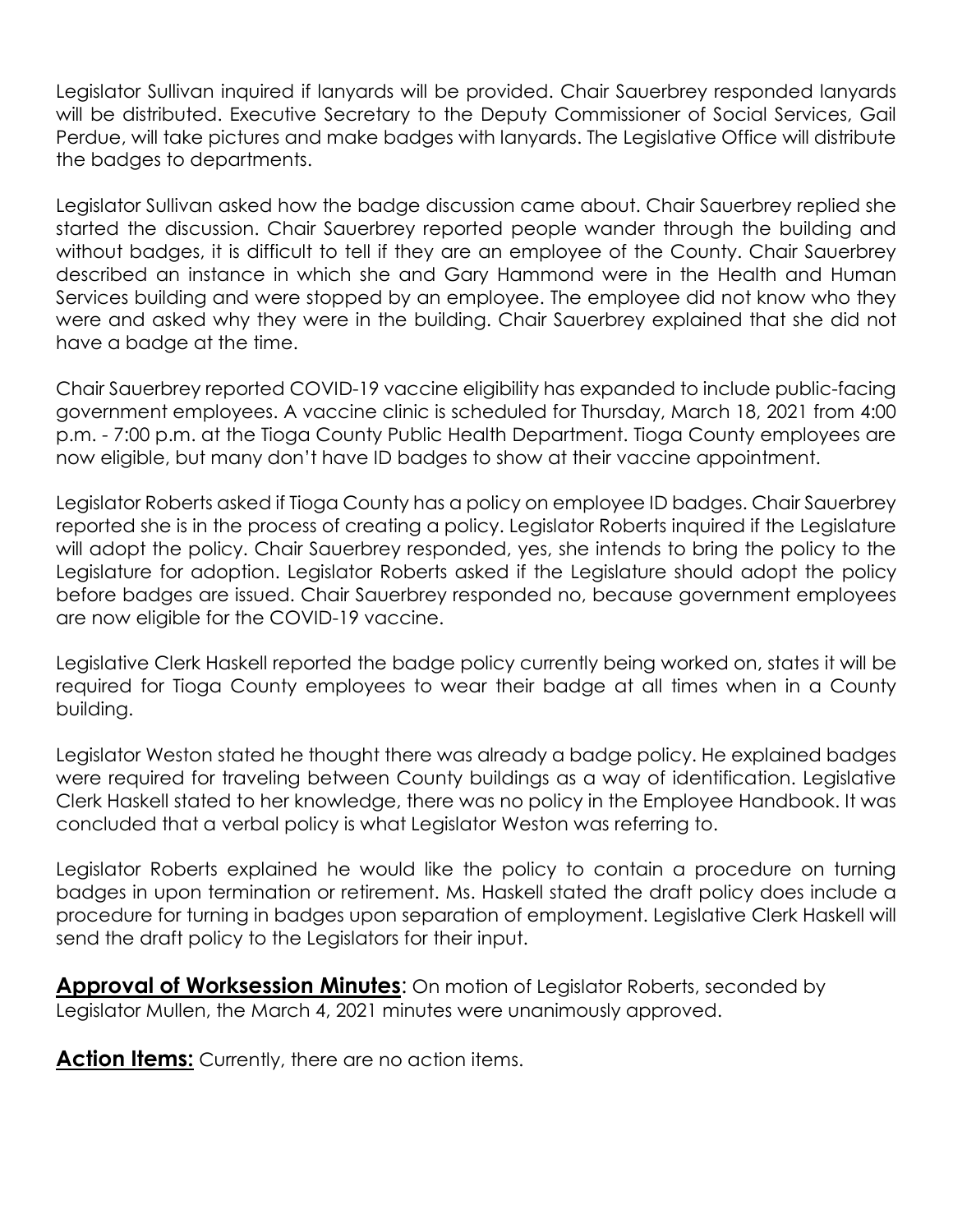## **Other**:

 *2020 Year-End Budget:* Budget Officer Jackson Bailey reported the Treasurer's Office is finalizing adjustments and accruals for 2020. Due to COVID-19, Tioga County was expecting significant shortfalls. Mr. Bailey presented a rough projection for 2020 yearend. He reported the following:

| <b>Anticipated 2020 Revenue, Revised Budget</b>      | \$92 million |
|------------------------------------------------------|--------------|
| <b>Actual 2020 Revenue</b>                           | \$83 million |
| <b>Anticipated 2020 Expenditures, Revised Budget</b> | \$98 million |
| <b>Actual 2020 Expenditures</b>                      | \$88 million |
| <b>Net Gain</b>                                      | \$100,000    |

Mr. Bailey reported the above figures are without additional accruals. The figures represent a reduction in State Aid received and any expenditures held back from the budget reduction. Mr. Bailey reported the budget reductions made last year, buffered the shortfall.

Mr. Bailey explained currently, the unofficial fund balance is around \$27 million for all funds, including reserves. Once the reserves are taken out and appropriation of fund balance, it may be much less than that.

Mr. Bailey stated 2020 finances will be closed out at the end of March. At that time, Mr. Bailey will review the overall finances and report back to the Legislature.

 *Federal Stimulus Payment:* Mr. Bailey reported Tioga County is expected to receive over \$9 million in federal stimulus money. He suggested funding the reserve accounts and will work with the Treasurer's Office to create a proposal.

Legislator Mullen stated the stimulus funding will help the County when it's budget time. Half of the payment is expected this year and the other half is expected next year. Legislator Mullen believes the extra funds will help Tioga County stay under the Tax Cap.

Chair Sauerbrey explained the stimulus payment is meant to be tied with economic development. She reported money may be used for projects that were planned, but put off due to COVID-19. Chair Sauerbrey suggested part of the stimulus funding be used for updating Tioga County's emergency communication system.

Chair Sauerbrey explained the County's stimulus money is coming from the Federal Government. The U.S. Treasury Department will reach out to counties, who then have to respond in order to get the first half of the stimulus funding this year. Towns and Villages will receive their stimulus money from New York State.

Legislator Roberts was under the assumption Emergency Services was applying for grants in order to fund their communications upgrade. Chair Sauerbrey replied they are, but it's not guaranteed they will be awarded.

Legislator Roberts stated the best form of economic recovery is tax breaks.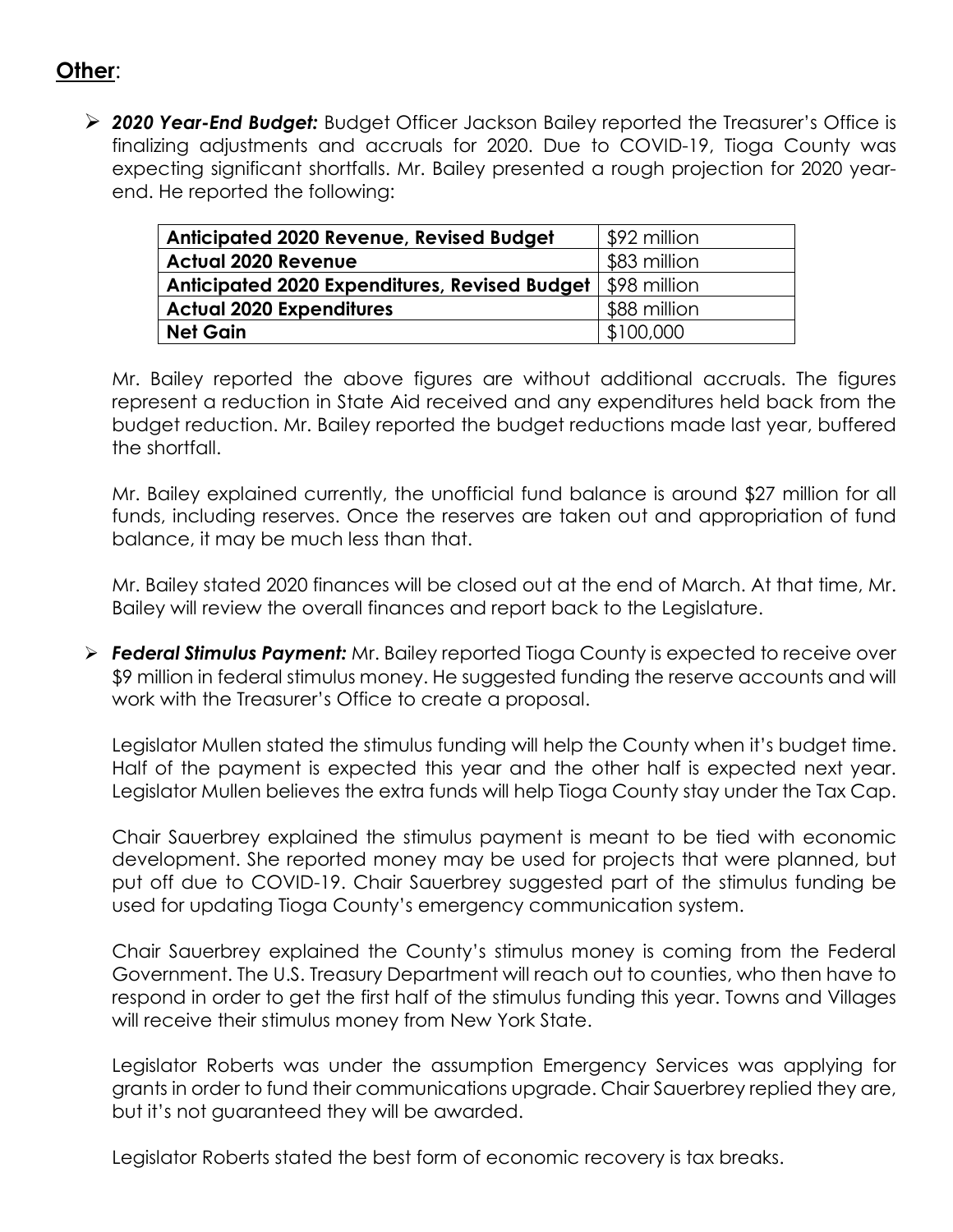Legislator Mullen suggested as the year goes on, if there is a significant balance left, the Legislature could think about cutting taxes. Legislator Mullen believes that would be the ultimate form of economic recovery. Legislator Roberts suggested funding other programs so there would be no tax increase.

Use of Tioga County's stimulus money will be discussed at a later date when more guidance and information is available.

 *Use of Facility by Outside Organizations:* Chair Sauerbrey reported the Ronald E. Dougherty County Office Building closes at 5:00 p.m. every day. She explained contracted cleaning employees lock the front door at 5:00 p.m. Employees are able to exit the building, but cannot enter without a key.

Before COVID-19, the building, specifically the Legislative Conference Room and Hubbard Auditorium, has been used for community meetings. Chair Sauerbrey reported there has never been any type of security or County employee on premise during those meetings. The contracted cleaning staff are responsible for locking the front doors.

Out of concern for security, Chair Sauerbrey proposes not opening the building back up to the community unless the County is willing to pay someone to be in the building during those meetings to ensure the building will be locked. Chair Sauerbrey does not believe the cleaning staff should be responsible for locking the doors at night.

Legislator Mullen suggested a Sheriff Deputy on patrol could come around to lock the building.

Legislator Sullivan stated there is more to it than just locking the door. She stated once the public enters the building, they can do whatever they want.

Legislative Clerk Haskell reported before COVID-19, organizations using the Auditorium were able to use the building's audio equipment. The Hubbard Auditorium recently had a microphone and sound system upgrade with expensive equipment. Ms. Haskell stated the equipment was set to the correct channels by the vendor and buttons should not be touched. There is a concern that outside organizations using the building may touch or press buttons on the system.

County Attorney DeWind reported IT has equipment that is completely open in hallways. For example, there is a panel near the DMV that contains wires running throughout the ceiling tiles. Mr. DeWind stated it wouldn't be hard for someone to come in and cut all those lines. He also reported there have been instances of homeless individuals wandering the building, mostly during the day. Mr. DeWind explained there has been a few times when a person was in the basement of the building.

Mr. DeWind stated Legislative Clerk Haskell was locking the front door at 5:00 p.m. when there was an issue with the front door locking. Ms. Haskell explained she contacted Buildings and Grounds Supervisor, Mike Bidwell, to fix the door. While the door was waiting to be fixed, the cleaning staff indicated they were uncomfortable being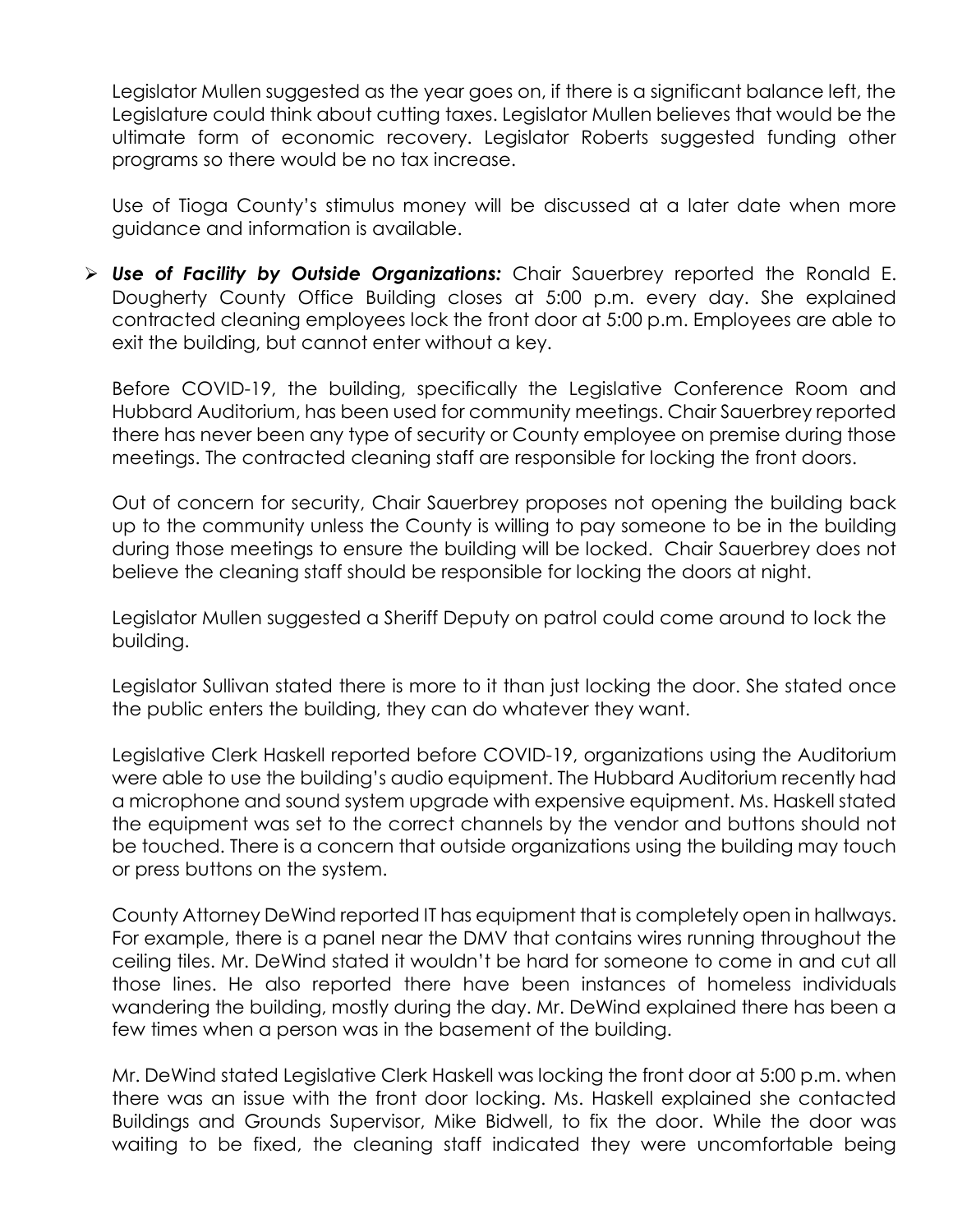responsible for locking it. Once the door was fixed, the cleaning staff agreed to lock the door.

County Attorney DeWind explained the cleaners typically leave between 9:00 p.m. - 9:30 p.m., but it is unknown if there is a consistent schedule for making sure the doors are locked. It also depends on when the cleaners arrive for their shift.

Legislator Sullivan asked if all employees working at 56 Main Street have keys to the building. Ms. Haskell replied yes, the same key is used to unlock the front door and individual department doors. Legislator Sullivan stated she is not in favor of holding cleaning staff responsible for locking the door.

Legislator Roberts asked if locking the door was part of the cleaning staff contract. County Attorney DeWind responded no. Ms. Haskell explained office doors are locked from the inside when the last person leaves for the day. The cleaners unlock the doors to clean the offices and then lock them again once cleaning is complete.

Legislative Clerk Haskell reported there has been no complaints from Buildings and Grounds that the doors have been unlocked overnight. Ms. Haskell expressed concern if the cleaning staff doesn't come to work one day, then who is responsible for locking the door?

Legislator Roberts inquired if the doors leading upstairs are locked at night. County Attorney DeWind replied yes, after the cleaners leave. Mr. DeWind explained sometimes the cleaners will lock the upstairs doors when they first come in, but it is personal preference. Legislative Clerk Haskell agreed and stated the doors are locked to prevent BCC students and others from accessing the second floor.

Legislator Weston inquired if Cornell Cooperative Extension (CCE) employees have a key to the front door. County Attorney DeWind stated CCE employees have keys so they can access the basement conference room and the door next to their office. Legislative Clerk Haskell reported CCE is considered a tenant of the building, therefore, they are granted access to the building in the evening and on weekends. CCE staff typically notify the Legislative Office when they will be in the building on the weekend.

Legislator Weston asked if there is a lock on the Legislative Conference Room door. Ms. Haskell reported there is a lock, but she had to use a key to lock it. Legislator Weston inquired about Broome Community College (BCC) using the basement. Ms. Haskell stated BCC has not used the building in over a year. Before COVID-19, if there was an evening class, it was the responsibility of the BCC professor to lock the classroom door. Mr. DeWind reported a meeting is scheduled next week with BCC to discuss the eventual resumption of classroom activities in the basement.

Ms. Haskell explained that if someone were to come into the building after hours, they would have access to the hallways, the Legislative Conference Room, the Hubbard Auditorium, and the basement. County Attorney DeWind reported there are locked gates to the basement, but it's easy to jump over them.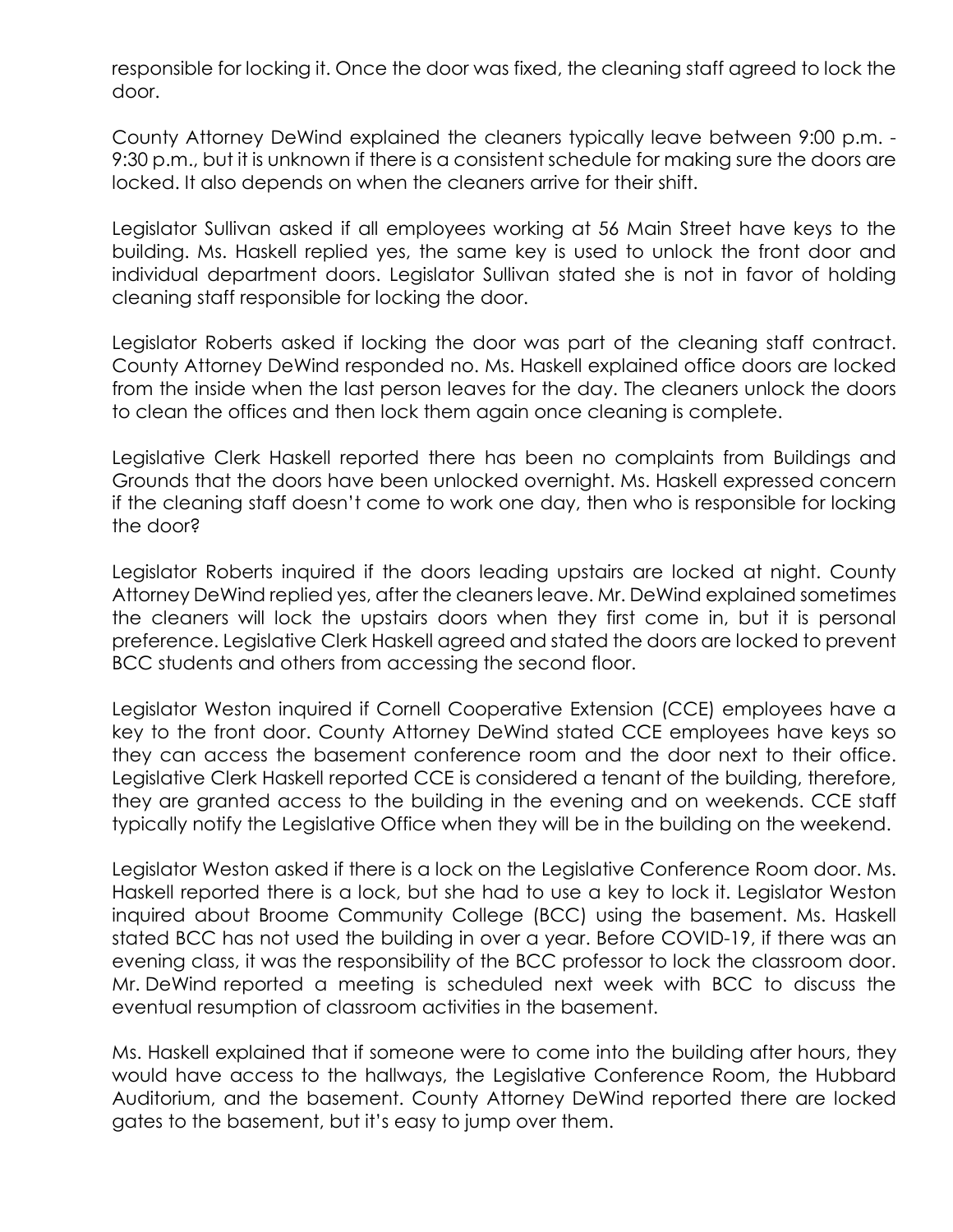Legislator Roberts asked if there is a problem and asked what exactly the Legislature was trying to fix. Chair Sauerbrey replied that this is being discussed so the County can be prepared down the road. Legislator Roberts responded that citizens pay taxes so they should be able to use the room. Chair Sauerbrey asked Legislator Roberts if he wanted the County to incur the cost of having security. Legislator Roberts stated he doesn't think there is a problem. He believes the Legislature is trying to fix something that isn't broke. Chair Sauerbrey explained there is a sense of responsibility to look to the future for the security of equipment and employees. Legislator Roberts stated the Legislature also has to serve the taxpayers and using the auditorium is a service they provide to the community.

Chair Sauerbrey asked where organizations have met over the last year. Legislator Roberts responded they meet via Zoom. Chair Sauerbrey replied that they should keep using Zoom for the time being if it means employees can be protected.

Legislator Mullen suggested setting a protocol for organizations before they utilize the auditorium. Ms. Haskell responded that in the past, if an organization held an event that was deemed controversial by the Chair of the Legislature, the organization had to provide their own security for the building.

Legislator Weston stated if someone wanted to go in the building after hours, all they have to do is put something in the door to prevent it from closing all the way. Unless an employee checks every door in the building at night, there is no way to know if all doors are locked.

Legislator Sullivan asked if department doors have glass windows. County Attorney DeWind responded yes, they have glass windows.

County Attorney DeWind reported Safety Officer, Dawn Thorpe, just completed her first presentation at new hire orientation. The employees attending orientation brought up the same concern about security in the building. Ms. Thorpe shares the same concerns about evening security and the front door. Mr. DeWind stated there is no policy in place regarding security. Legislator Roberts agreed that a policy should be made, but the building should still be available for use.

Legislator Sullivan suggested all interior spaces be locked and exposed panels be protected. Once doors are secured, the Legislators can look at opening up the Legislative Conference Room and Hubbard Auditorium to the community. Legislator Roberts stated building security was discussed in the past and it was decided only 90% of the building can be secured. He said there is nothing that can be done about the other 10%. Legislator Roberts believes there is no way to make the building 100% secure.

Legislator Mullen stated the County's other buildings are not freely open to the public. He agreed with Legislator Sullivan's idea of putting locks on IT equipment and infrastructure. Legislator Mullen suggested using key fobs that are programed to be activated and deactivated. Key fobs have the ability to track who has been in the building and at what time.